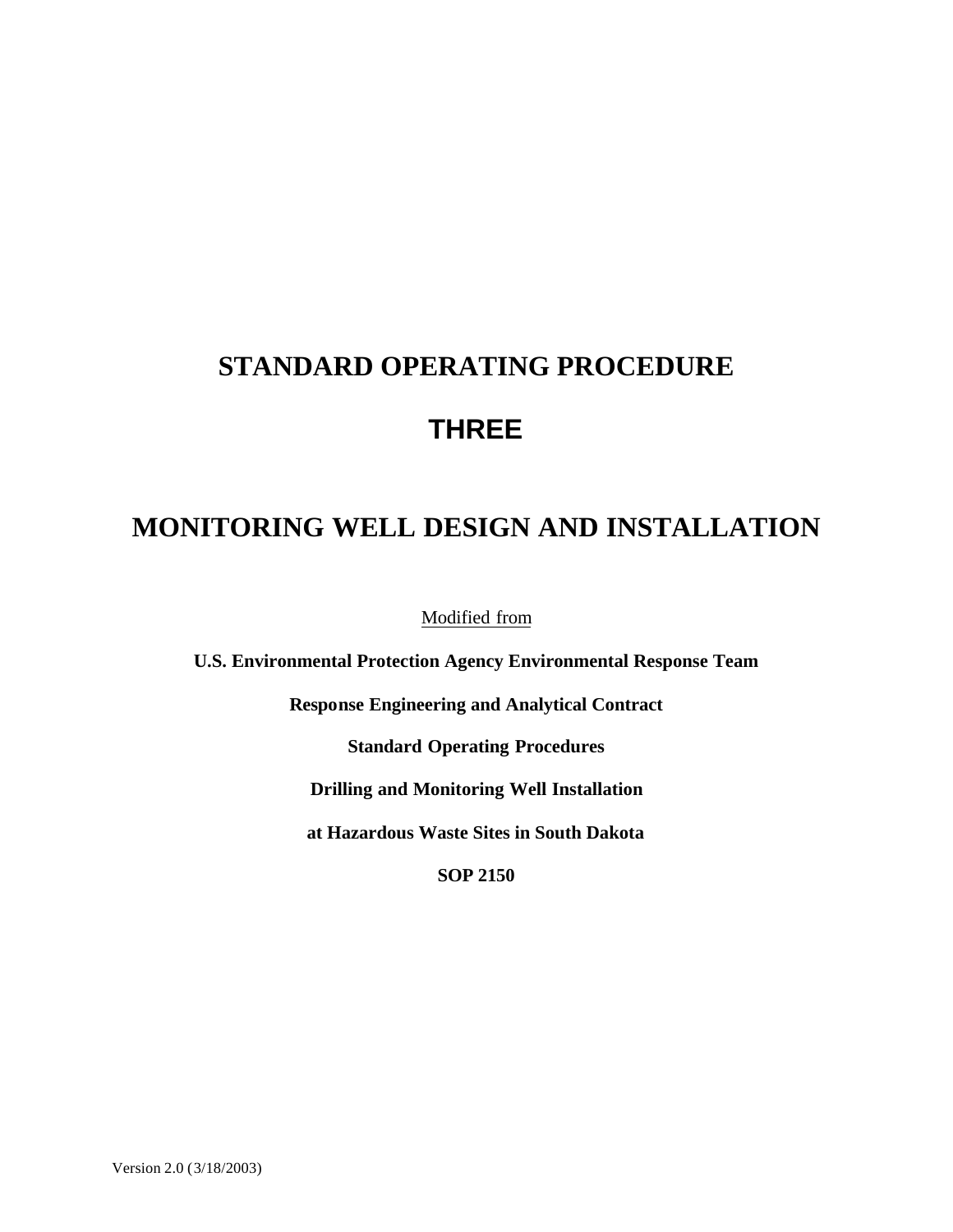## **TABLE OF CONTENTS**

|     | Page |
|-----|------|
| 1.0 |      |
|     |      |
|     |      |
|     |      |
|     |      |
|     |      |
|     |      |
|     |      |
|     |      |
|     |      |
|     |      |
|     |      |
|     |      |
|     |      |
|     |      |
|     |      |
|     |      |
|     |      |
|     |      |
|     |      |
|     |      |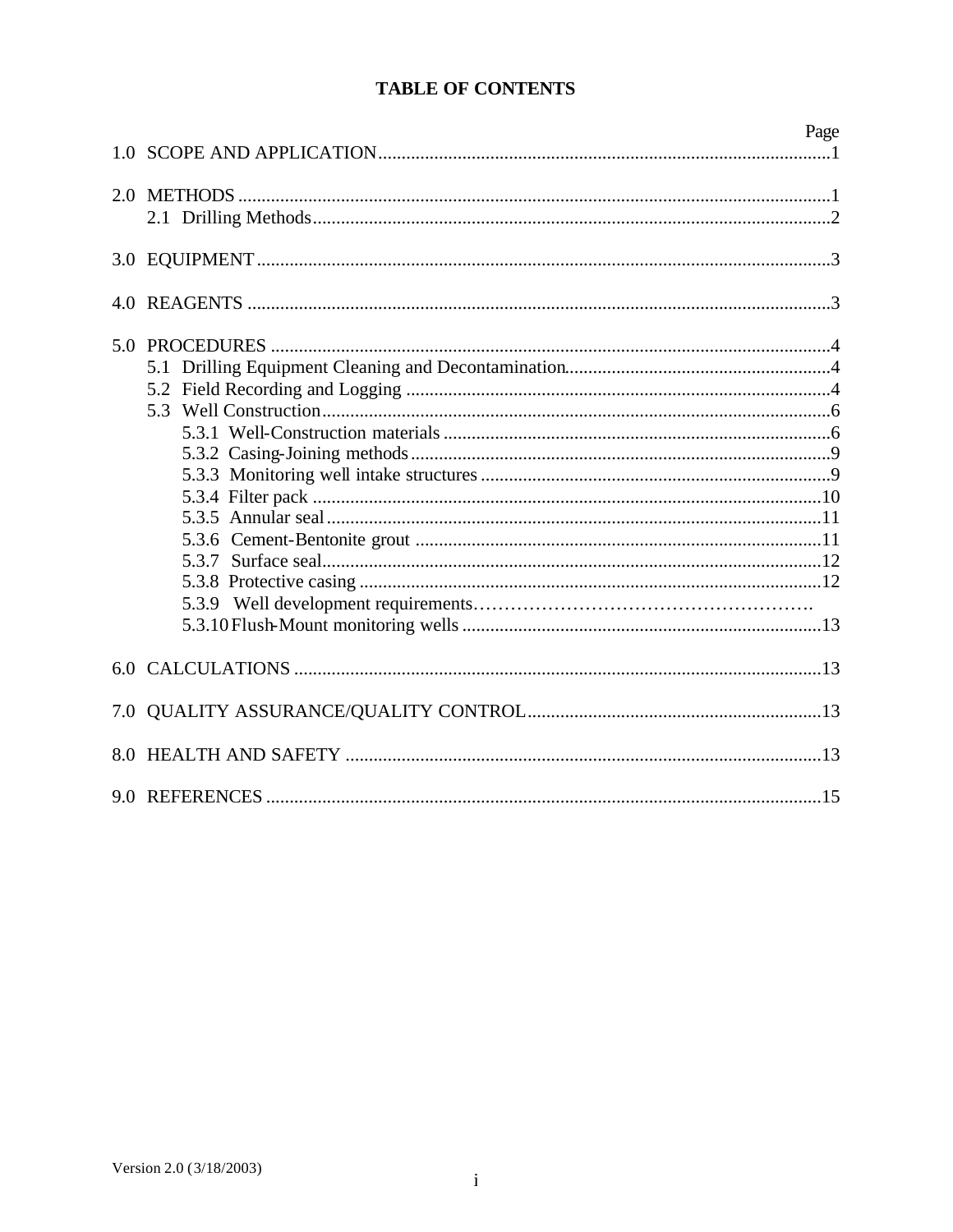#### **1.0 SCOPE AND APPLICATION**

The purpose of monitoring wells is to provide access to ground water and other fluids at specific locations and depths. Fluid elevations, samples for chemical analysis, and other information may be obtained from properly constructed monitoring wells. Monitoring wells must be carefully constructed to provide accurate, representative information and minimally alter the medium which is being monitored.

There is no "ideal" monitoring well design. Monitoring wells should be located and designed according to a comprehensive monitoring plan, based upon an understanding of the hydrogeology of the area. Screen length and placement must be carefully chosen because they may have a profound effect upon the reliability and usability of subsurface data. The physical characteristics of potential or known contaminants (lighter or denser than water, miscible or immiscible in water) may dictate screen placement at the surface or at the base of an aquifer or require specific well equipment or well design. Chemical compatibility of well construction materials and equipment with potential or known contaminants must be considered. Well drilling methods, discussed below, also must be chosen carefully with adequate consideration given to the site geology and hydrogeology, the proposed uses and design of the well, and the nature of the contaminants which may be present.

#### **2.0 METHODS**

Monitoring wells in South Dakota must be adapted to a number of purposes in widely varying local geologic and hydrologic conditions. Consequently, there is no ideal monitoring well installation method. The planning, selection, and implementation of any monitoring well installation program should include the following:

• Review of existing data on site geology and hydrogeology including South Dakota Geological Survey (SDGS) and U.S. Geological Survey (USGS) publications and unpublished databases (available at SDGS, Vermillion, South Dakota, and USGS, Rapid City and Huron, South Dakota), county soils surveys (available from the county Soil Conservation Service [SCS] offices), air photos (available from county SCS offices and Earth Resources Observation Systems [EROS] Data Center, Baltic, South Dakota), water- quality data (available at SDGS and the South Dakota Department of Environment and Natural Resources [DENR], Division of Water Rights), and existing maps available from local, state, or federal agencies. Maps and photos showing historical land uses from local city or county planning agencies and historical societies or groups may also be significant. Every effort should be made to collect and review all applicable field and laboratory data from previous investigations of the project area.

A visit to the site to observe field geology and potential access problems for a drilling rig, to secure a water supply for drilling (if needed), and to check for hazards to personnel and equipment (such as utilities on and near the site).

- Preparation of site safety plan in compliance with applicable U.S. Environmental Protection Agency (U.S. EPA) and Occupational Safety and Health Administration (OSHA) guidelines.
- Definition of project objectives, selection of drilling, well development, and sampling methods.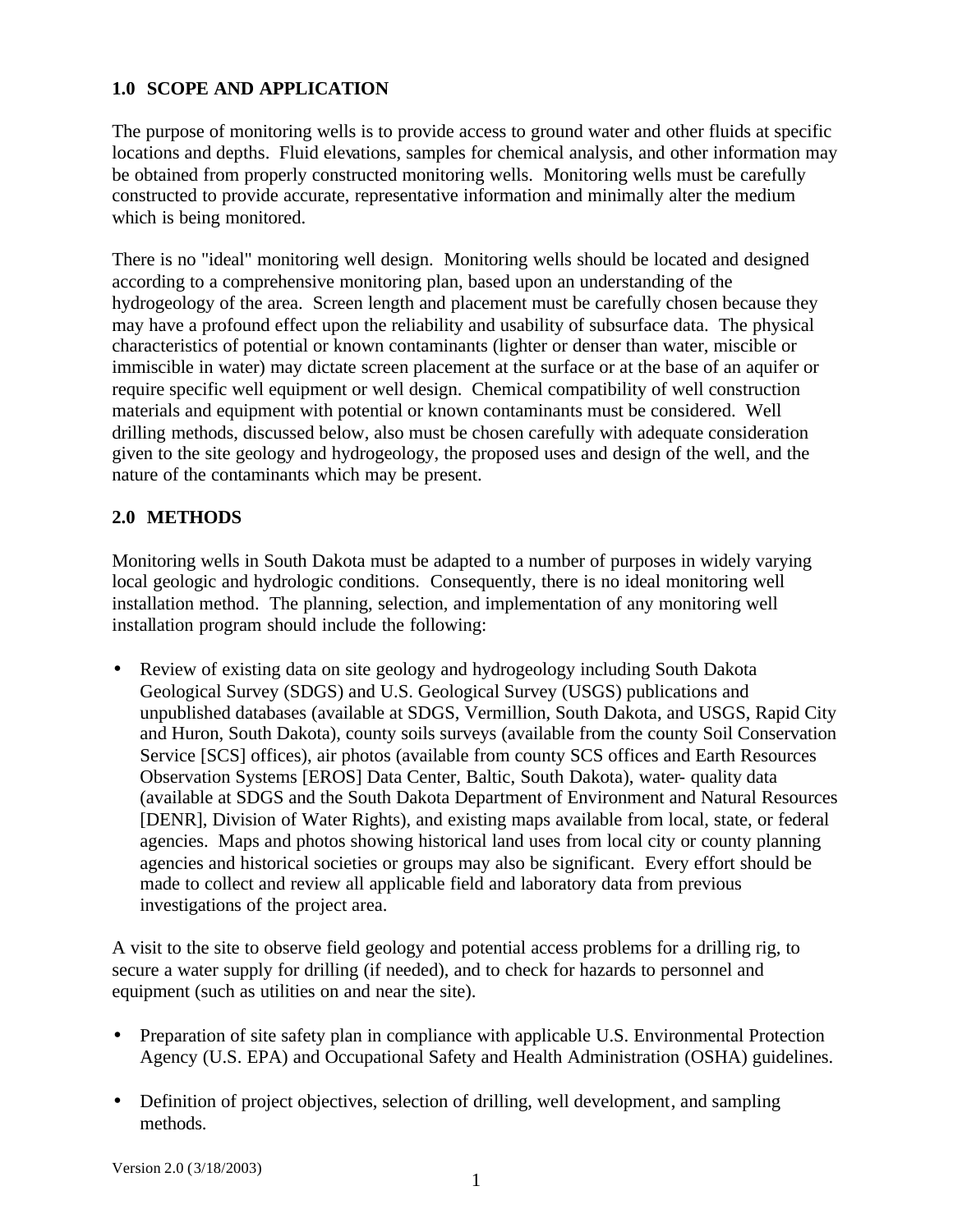- Selection of well-construction materials including well-construction specifications (i.e., casing and screen materials, casing and screen diameter, screen length and interval, and filter pack and screen size).
- Determine need for containing and disposing of potentially contaminated soil and water generated by the monitoring well installation process.
- Preparation of written work plan including site safety plan, definition of objectives and work methods, listing of material and equipment specifications, and plan for disposal/treatment of contaminated materials.
- Preparation and execution of the drilling contract.
- Field implementation of the drilling program.
- Final report preparation including background data, project objective, field procedure, and well-construction data, including well logs and well-construction information.

All drilling activities must be performed by a contractor licensed by the Division of Water Rights, DENR (phone 605-773-3352). Well-construction standards (Administrative Rules of South Dakota [ARSD] 74:02:04) which govern test-hole drilling, monitoring-well drilling, and other drilling related to water resources are available from the Division of Water Rights. The driller must apply for a variance if the planned monitoring wells will not meet the wellconstruction standards. All drilling and well-installation programs must be under the supervision of a certified petroleum release assessor or remediator.

## **2.1 Drilling Methods**

Monitoring wells may be constructed in holes drilled by any of several methods. The most commonly used drilling methods are:

- Hollow-stem auger
- Solid-stem auger
- Bucket auger
- Direct-mud rotary
- Reverse-air rotary
- Cable tool

The type of equipment used depends upon the site geology, hydrology, equipment available, and monitoring design. Control of cuttings and other potentially contaminated materials at the drill site may influence drilling method selection. Depending upon equipment availability and site geology, more than one method may be combined to complete a particular monitoring well installation. The reader is referred to the Standard Operating Procedure for Drilling Methods (SOP 9) for a complete discussion of available drilling methods.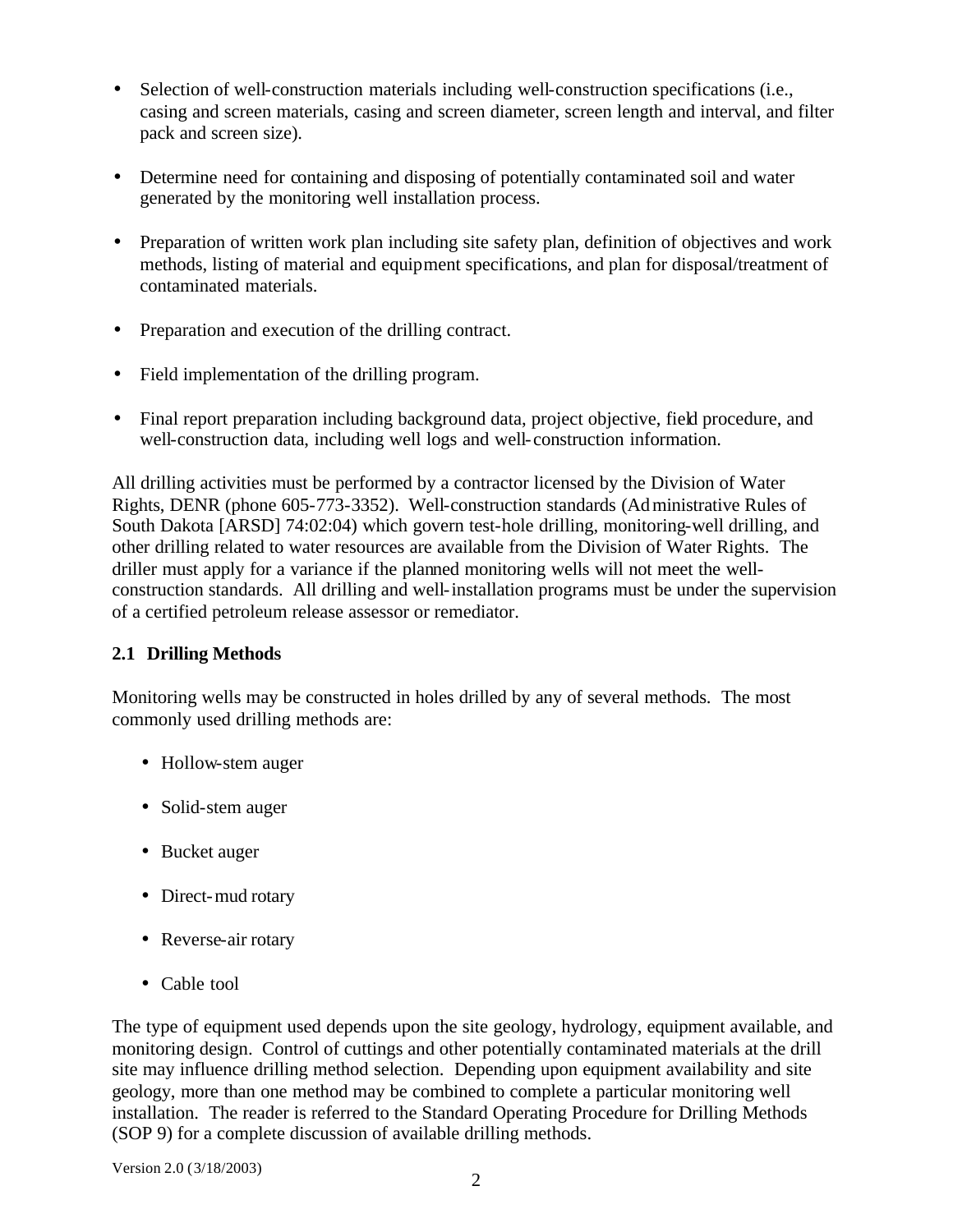# **3.0 EQUIPMENT**

Verify that the drilling contractor will arrive onsite with all proper and operational equipment for the drilling program outlined in the work plan and contract. The consultant should bring at a minimum:

- Well-logging forms
- Ruler and other measuring apparatus for verifying well and hole depths, water levels, and equipment dimensions.
- All required health and safety gear (i.e., a hard hat, steel-toed boots, hearing and eye protection); refer to applicable OSHA and U.S. EPA guidance documents.
- Contaminant-detection equipment appropriate with information derived during the programplanning stage and in the site-safety plan.
- Sample-collection containers, plastic Ziploc $\epsilon$  bags (quart and gallon sizes), or other containers, as appropriate.
- Trowels, knives, hammers, chisels, as appropriate.
- Description aids (Munsell-color charts, grain-size charts, etc.) as appropriate.

#### **4.0 REAGENTS**

No chemical reagents are used in this procedure. Decontamination of drilling equipment should follow the Standard Operating Procedures on Sampling Equipment Decontamination and a site specific work plan.

#### **5.0 PROCEDURES**

#### **5.1 Drilling Equipment Cleaning and Decontamination**

Prior to mobilization, the drill rig and all associated equipment should be thoroughly cleaned to remove all oil, grease, mud, etc. Any equipment that is not required at the site should be removed from the rig prior to entering the site. To the greatest extent possible, drilling should proceed from the least to most contaminated sections of the work site.

Before drilling each boring, all the down-the-hole drill equipment, the rig, and other equipment (as necessary) should be steam cleaned, or cleaned using high-pressure hot water, and rinsed with pressurized potable water to minimize cross contamination, if appropriate. Special attention should be given to the thread section of the casings and to the drill rods. Additional cleaning may be necessary during the drilling of individual holes to minimize the carrying of contaminated materials from shallow to deeper strata by contaminated equipment.

Equipment with porous surfaces, such as rope, cloth hoses, and wooden blocks or tool handles cannot be thoroughly decontaminated. These should be disposed of properly at appropriate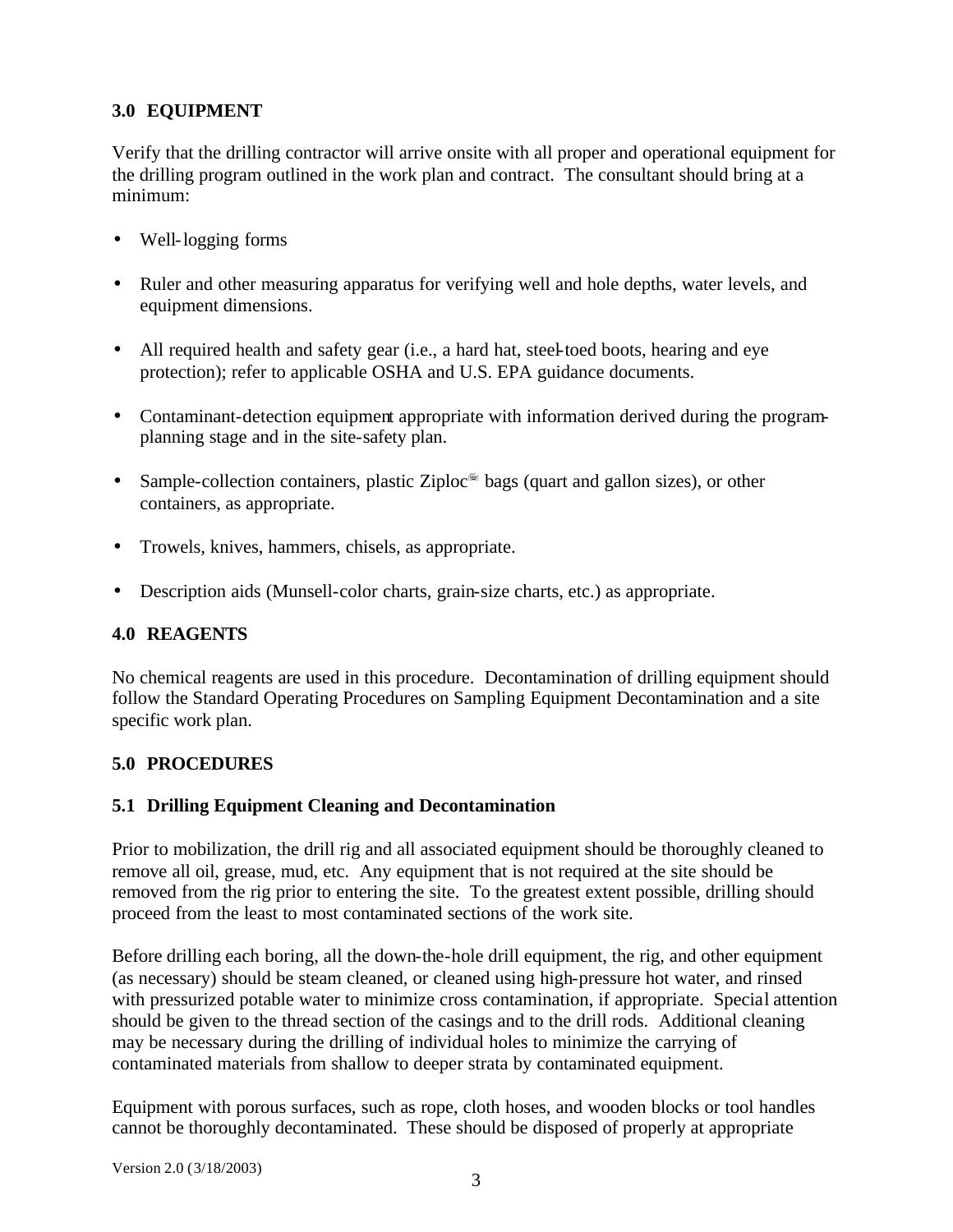intervals. These intervals may be the duration of drilling at the site, between individual wells, or between stages of drilling a single well, depending upon characteristics of the tools, site contamination, and other considerations.

Cleaned equipment should not be handled with soiled gloves. Surgical gloves, new clean cotton work gloves, or other appropriate gloves should be used and disposed of when even slightly soiled. The use of new painted drill bits and tools should be avoided since paint chips will likely be introduced to the monitoring system.

All drilling equipment should be steam cleaned or cleaned using high-pressure hot water, if appropriate, at completion of the project to ensure that no contamination is transported from the sampling site.

The Standard Operating Procedures on Sampling Equipment Decontamination (SOP #8) should be consulted for further details.

The Standard Operating Procedures on Handling Investigation Derived Waste should be consulted for guidance on handling and disposing of decontamination liquids.

#### **5.2 Field Recording and Logging**

Lithologic description and all field measurements and comments are to be recorded on the welllog form. The reader is referred to the Standard Operating Procedure for Field Documentation for details on field recording and logging. At a minimum, the following should be recorded on the well-log form:

- Name and complete mailing address of the site;
- Legal description of the well location
- Completion date
- Driller's log of geologic formations (and description thereof) plus any geophysical logs collected
- Well depth
- Depth to static-water level
- Size of the drill hole and method of drilling
- Length, depth, and size of the casing; changes in size of the casing and type of casing
- The amount, type, slurry weight, and location of grout used in the hole; a narrative description of the grouting procedure
- The location and type of packers used in the hole
- The length of the screen or casing perforations

Version 2.0 (3/18/2003)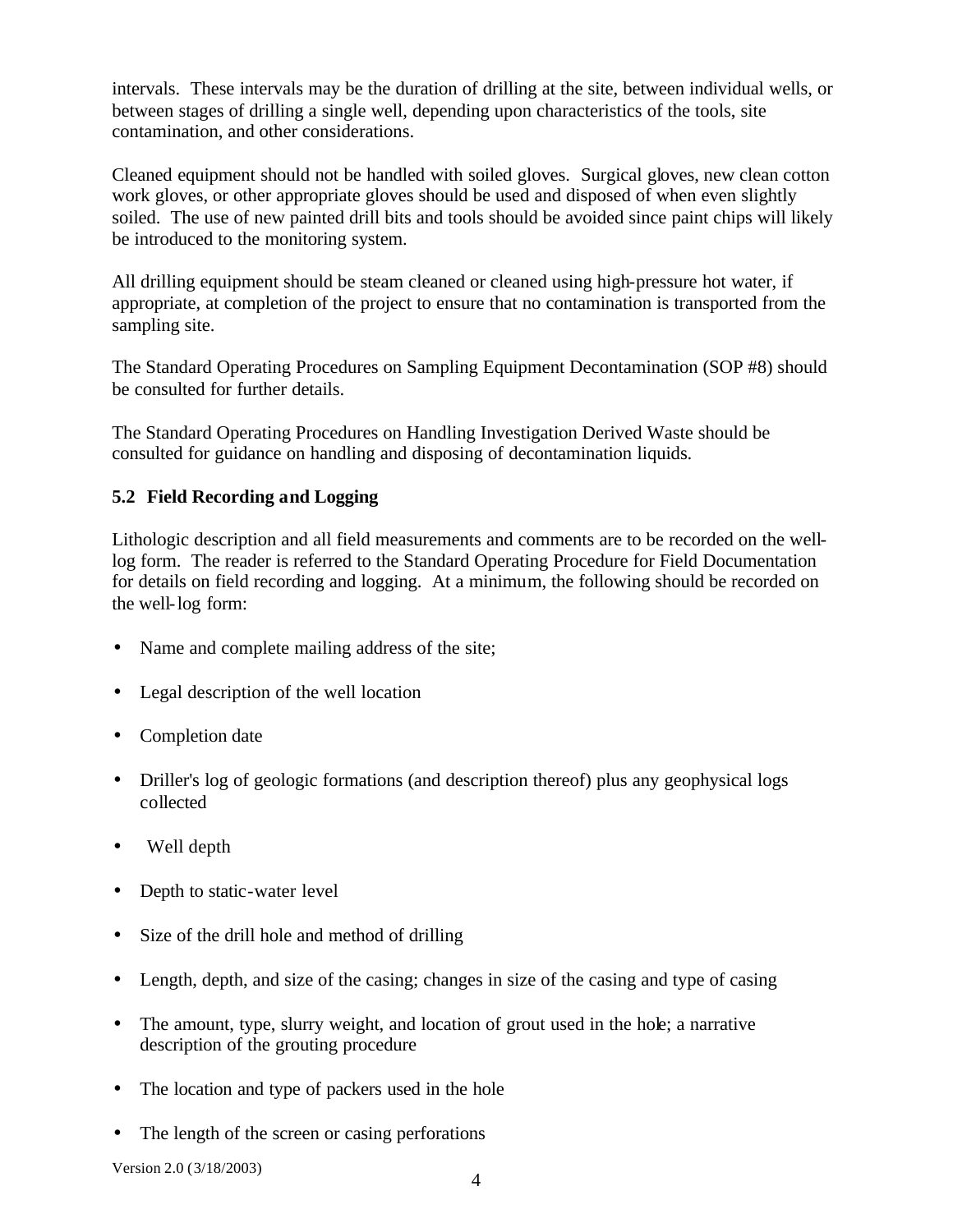- The location of the top and bottom of the screen, the top and bottom of the aquifer, and the location of multiple screens
- The screen slot or perforation size
- The gravel pack and its volume, type, or size
- Well-test data that include specific capacity, static-water level, flow, shut-in pressure, or pump-test data, if available
- The type and method of disinfection, if used
- The date and signature of the license representative (South Dakota well driller's license)

In addition, the well form should identify the datum from which well measurements are made, the depth of the drilled hole, and the height of riser pipe above the ground. The datum should be a bench mark whenever possible or a permanent structure. Monitoring wells should not be used as datum points for other monitoring wells except at sites were no other points are available.

#### **5.3 Well Construction (See Figure 1)**

#### **5.3.1 Well-Construction materials**

The most commonly used casing materials include stainless steel, polyvinyl chloride (PVC) and Teflon. Monitor well casing and screen materials should be selected to be structurally competent to withstand any mechanical, hydrodynamic, or chemical stresses anticipated to be present on the site. The casings should preclude the movement of fluids into the well bore except where intended by the well designer.

All well construction materials must be new, steam cleaned or cleaned using high-pressure hot water, if appropriate, and protected from contamination at the well site. Well-site safeguards should include keeping all materials covered with plastic sheeting, off the ground, and ensuring that they are touched only with clean tools and gloves. Equipment or materials to be inserted into the bore hole must not be allowed to touch the ground.

Monitoring-well casing and screen must be of sufficient diameter to achieve the purposes of the well. Normal sampling operations typically require casing which has an inside diameter greater than or equal to 2 inches, though some well-monitoring apparatus may require much larger casing. Additional criteria are drilling method used, well depth (strength requirements), welldevelopment requirements (contaminated-water disposal), pre-sampling well purging volumes (contaminated-water disposal), rate of recovery, and costs.

ARSD 74:02:04:52 requires that casing centralizers "designed to create minimum obstruction in the annulus" and "compatible with casing materials" will be installed "at sufficient intervals to center the casing in the drill hole." These centralizers will be "designed to provide a uniform annulus and to minimize cement channeling and to allow grout to completely surround the casing." One centralizer is required near the bottom of each size of grouted casing. Additional centralizers may be necessary to ensure that the casing remains centered in the bore hole.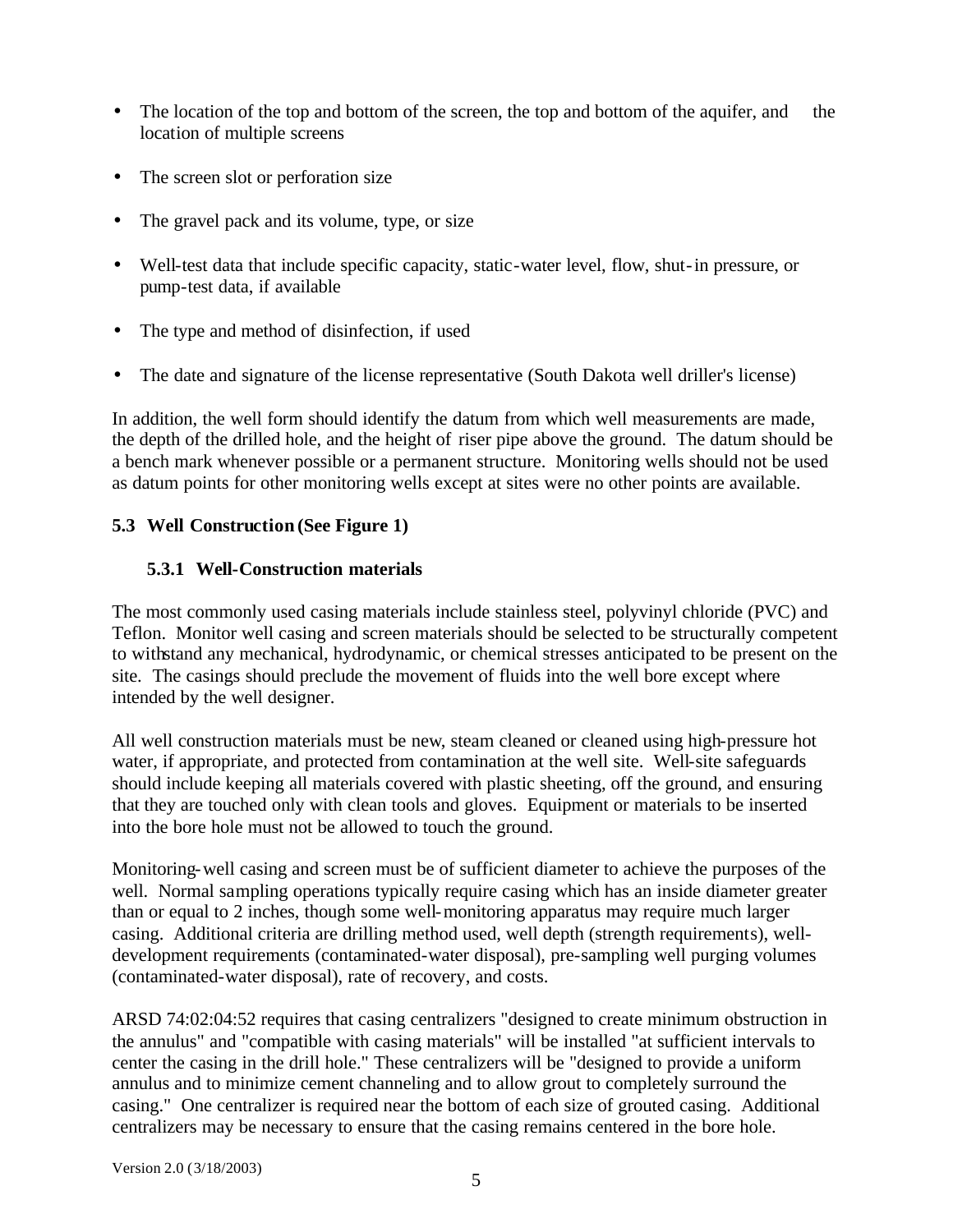Mechanical and hydrodynamic stability of monitoring-well casing and screens are generally measured in terms of "collapse strength," or the ability of the casing to maintain its cylindrical shape during and after installation. American Society for Testing and Materials standard F 480 (American Society for Testing and Materials, 1989) should be consulted for aid in specifying casing materials. Other structural considerations also must be considered. Barcelona and Helfich (1988) has suggested that 2-inch diameter Schedule 40 Teflon pipe not be installed to greater than 320 feet, based upon tensile strength calculations.

ARSD 74:02:04:43 requires PVC casing 5 inches or more in diameter to have 0.25 inch or greater wall thickness.

The possibility of casing collapse can be minimized by attention to some important installation method details:

- The drilling of a straight, smooth bore hole
- The slow, even introduction of filter-pack materials
- The control of grout temperature during the sealing of the annular space around PVC casing
- The balance of hydrostatic pressures between the inside and outside of the well during installation and development

Well-casing and screen-material selection must also include consideration of long-term interaction of the well materials with contaminated ground water. The construction materials must also be selected to minimize interference with accurate water chemical analyses, normally a primary purpose of the monitoring well.

Generally, Teflon is nearly completely resistant to chemical and biological attack, and has a broad useful temperature range. It is almost completely chemically inert, except for some reaction with certain halogenated compounds, and sorption of some organic compounds, including tetrachloroethane (Reynolds and Gillham, 1985). Except in the case of very low yield wells which preclude purging prior to sampling, these reactions are unlikely to cause significant sample bias.

Steel, particularly stainless steel, is a common monitoring well construction material. Corrosion of metal well materials can both limit the useful life of the well and result in a nonrepresentative ground water sample. Stainless steel is resistant to corrosion, especially in oxidizing conditions. Iron bacteria can induce corrosion in stainless steel. Long-term exposure of stainless steel to corrosive conditions, especially under reducing conditions, can result in corrosion and subsequent chromium and nickel contamination of water samples.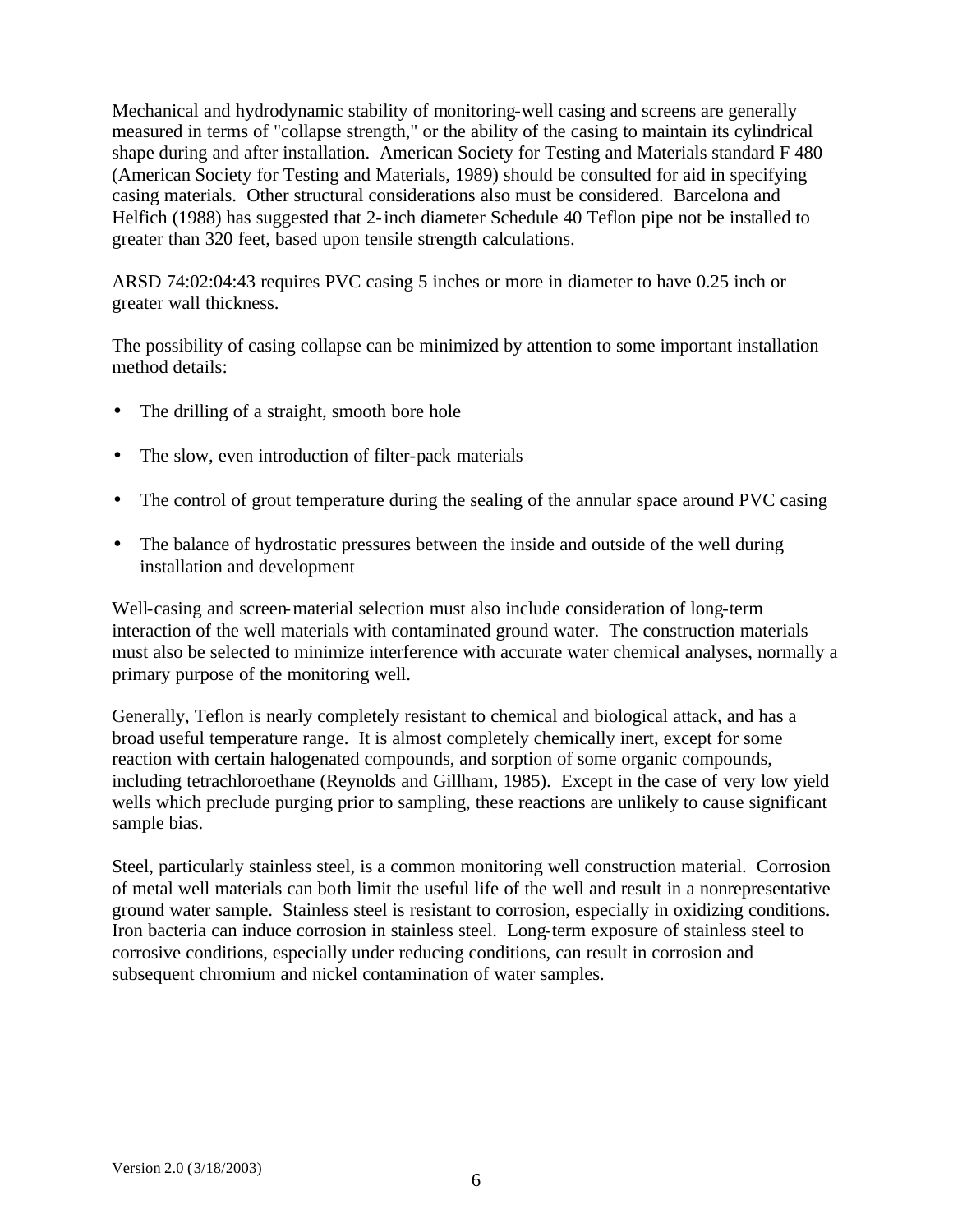

Version 2.0 (3/18/2003)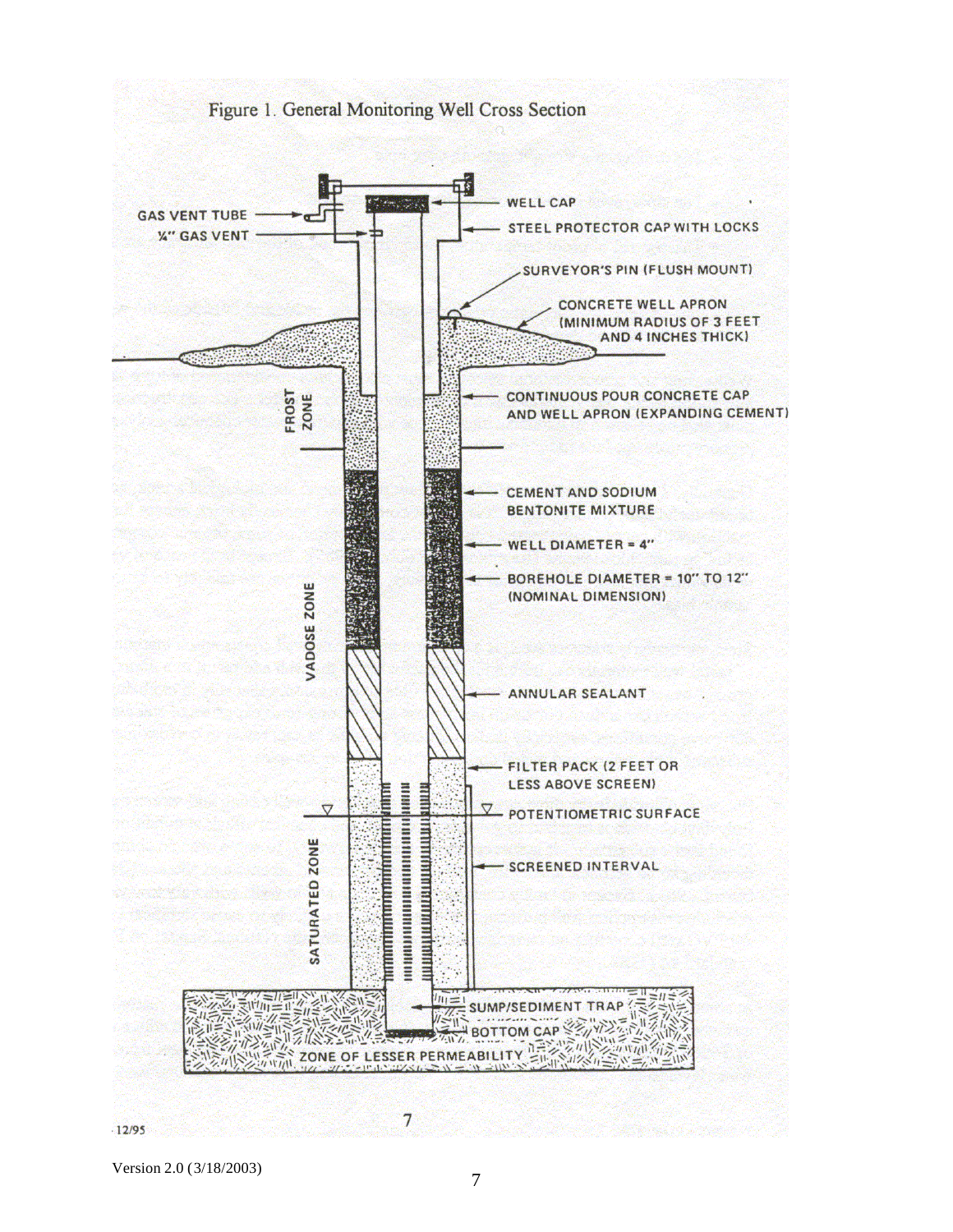Polyvinyl chloride is the most commonly used monitoring-well casing and screen material. Polyvinyl chloride is resistant to galvanic, biologic, and chemical attack at conditions normally found in the subsurface. It is susceptible to attack, however, to some organic compounds including some ketones, aldehydes, amines, and chlorinated alkenes and alkanes (Barcelona and others, 1983). Except in highly contaminated settings and in wells with very low yields, which preclude presampling well purging, these reactions are unlikely to cause significant sample bias. All PVC well construction materials must meet or exceed the National Sanitation Foundation Standard 14 (1988).

In some cases, the best well design may be achieved by using more than one material type. For instance, a well may be built with Teflon casing with a stainless steel screen where a well screen of Teflon would be structurally inadequate. Construction using stainless steel from above the water level to the bottom the well with PVC upper casing (above the stainless steel) may save considerable cost over an all-stainless-steel well with little to no compromise of sample integrity.

#### **5.3.2 Casing-Joining methods**

A variety of methods are available for joining individual lengths of casing and screen to form a completed monitoring-well string. Heat welding, solvent welding, joining by metal fasteners such as rivets, tacks or screws, threaded and coupled, and flush-joint threaded couplings are available.

Heat welding, solvent welding, and metal fasteners are normally rejected because each process may contribute to interferences with water-chemistry analyses. The cements used in solvent welding of plastic casing materials are organic solvents which can have a major long-term effect upon samples analyzed for organic constituents. The casing materials themselves are mobilized in heat welding of thermoplastics or metals. Casing joined with metal fasteners are prone to leakage and resultant cross contamination between different parts of the well. The metals used in the fabrication of the fasteners are prone to corrosion and subsequent interference with waterchemical analyses.

Threaded and coupled pipe construction is discouraged because the uneven outer diameter creates problems with filter pack and annular seal placement. Monitoring well annular seals may be affected sufficiently by external upset couplings to promote water migration along the outer casing wall (U.S. Environmental Protection Agency, 1991).

All monitoring well joints must be water tight. Some flush joint casing manufacturers provide oring joint seals only as an option. The failure to obtain and install these optional o-rings may result in joint leakage. The geologist or hydrologist must ensure that all casing joints are properly constructed and sealed, including o-ring installation.

#### **5.3.3 Monitoring well intake structures**

The selection of monitoring well screen materials (PVC, Teflon, stainless steel or others) are governed by the previously discussed considerations. The selection of well screens must place additional emphasis upon structural strength because the openings of the structure inherently weaken it in comparison to casing. Screens are also typically placed at the bottom of a well where collapse stresses are at a maximum.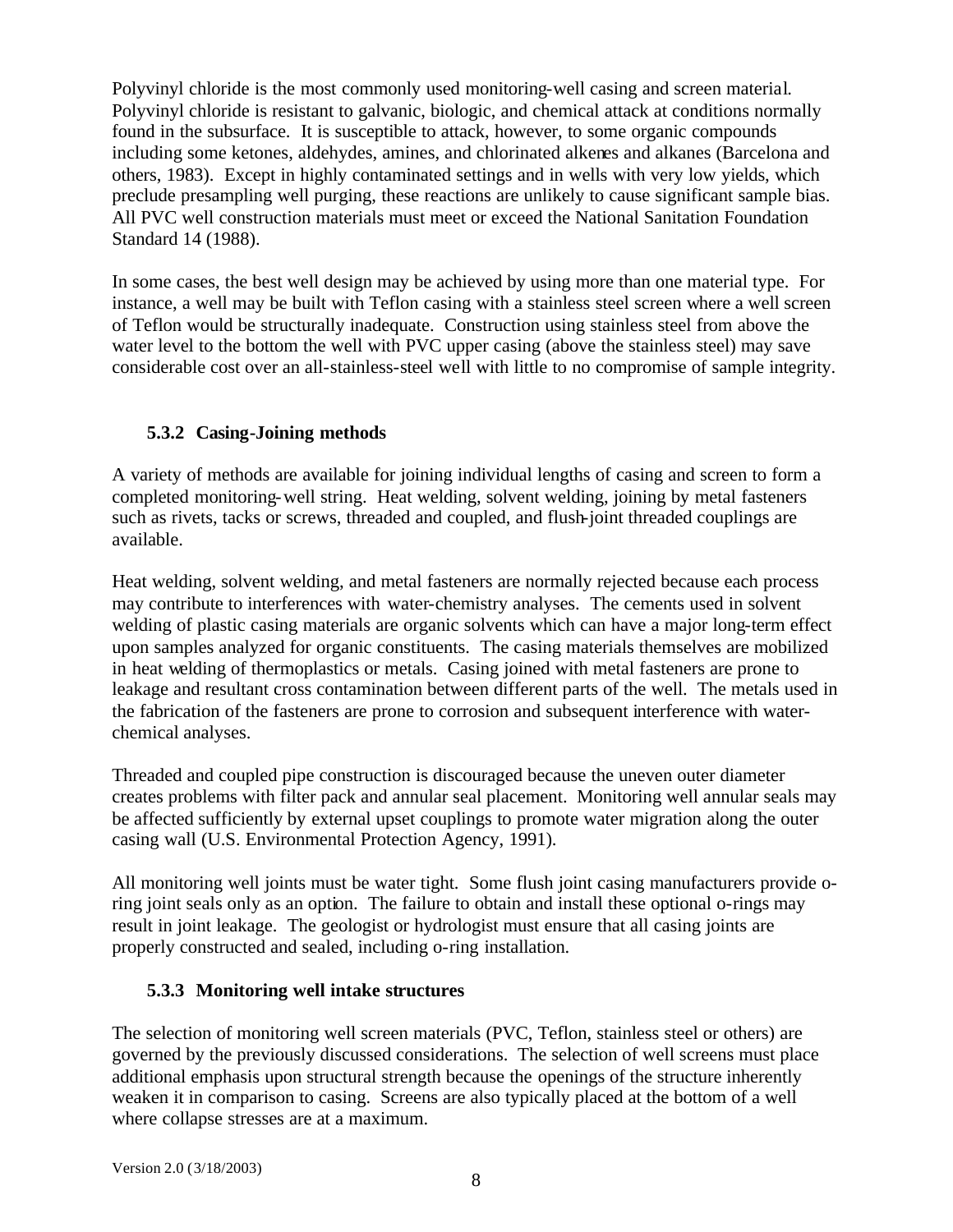The primary function of well-intake structures is to allow water and other underground fluids to flow into the well while holding the surrounding sediments in place. The width of the openings must be tightly controlled and designed to reflect filter pack and formation characteristics. At a minimum, the South Dakota Well Construction Standards (ARSD 74:02:04:50) require that well screens or casing to have "openings which are sawed, drilled, punched, rolled, welded, stamped, or made by any means which will control the size of the openings." The code also requires screens which are filter packed to be sized to retain 90 percent of the filter-pack material. Screens within naturally developed filter packs must be sized to retain 50 percent of the aquifer material. Commercially manufactured well intakes are recommended because stricter qua lity control is normally achieved in the factory setting. Additionally, the process of cutting or drilling openings in casing at the drill site is discouraged because it produces fresh-cut surfaces prone to leaching for a time after fabrication.

Monitoring well screen length is also a variable worthy of some consideration in well design. Most monitoring wells function as both fluid-sampling points and as a piezometer. Monitoring well intakes are normally from 2 to 10 feet long. Shorter intakes provide more specific and precise information about vertically distributed water quality, hydraulic head, and flow. If the objective of the well is to monitor for the gross presence of contaminants in an aquifer, a longer intake may be appropriate. However, long intakes may cause a dilution of depth-specific contaminants during sampling, and thereby provide inaccurate data on the nature of aquifer contamination. One instance in which wells with long intakes may provide discrete data is in geochemical wireline bore hole logging. Geochemical probes are slowly lowered into small diameter wells fully penetrating the aquifer. The resultant log provides a geochemical profile through the aquifer of such parameters as pH, Eh, conductivity, dissolved oxygen, and temperature.

Screen placement may be at the bottom, within, at the top, and even extend above the top of the saturated part of an aquifer to satisfy the design purpose. Monitoring wells installed in unconfined aquifers for the purpose of monitoring light non-aqueous phase liquids (LNAPLs) must extend above the top of the water table. Water table fluctuations should be considered when designing wells to intersect the top of water table aquifers.

#### **5.3.4 Filter pack**

The annular space between the well screen and the bore-hole wall is often filled with uniform gravel/sand media to serve as a filter pack. The South Dakota Well Construction Standards (ARSD 74:02:04:50) specify that filter pack will be "clean material, without shale or iron pellets. The driller shall ensure that all well-construction materials, including gravel pack, are clean and sanitary prior to placement."

Monitoring well filter pack materials must be of higher quality than this baseline, however, to ensure accurate water quality samples. Monitoring well filter pack must be chemically inert and composed primarily of clean quartz sand or glass beads. The filter pack should contain less than 5 percent of nonsiliceous material (Driscoll, 1986; U.S. Environmental Protection Agency, 1986) and be free of claystone and carbonaceous debris. The individual grains should be well rounded. The reader is referred to U.S. Environmental Protection Agency (1991), Driscoll (1986), or U.S. Environmental Protection Agency (1975) for guidance on selecting optimum filter pack grain size.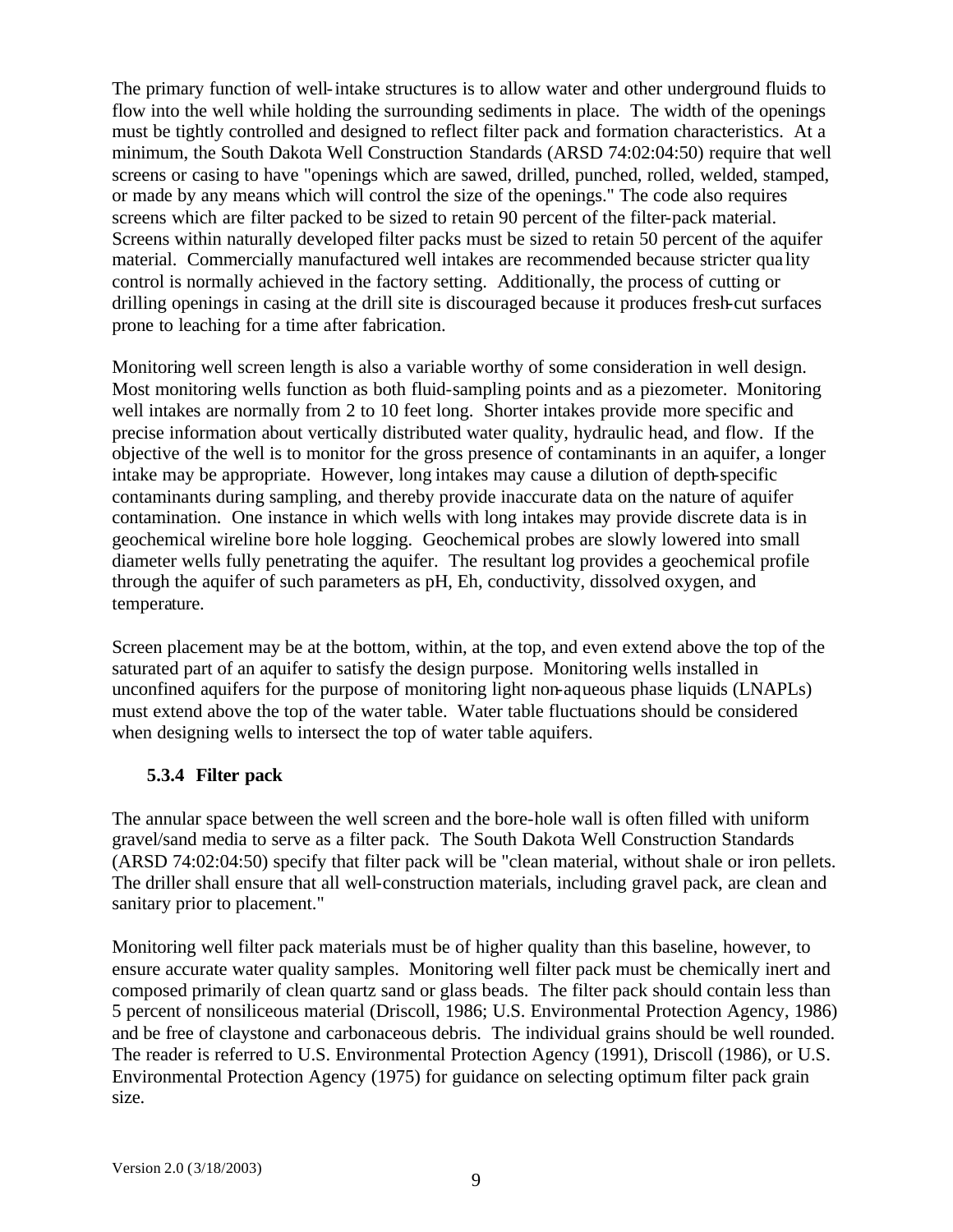The filter pack should be emplaced by use of a tremie pipe. The annular space of the well along the entire screened interval must be filled to at least 1 to 3 feet above the top of the screen. The depth to the top of the filter pack shall be probed using the tremie pipe, verifying the thickness of the sand pack. Additional filter pack may sometimes be required to compensate for additional settling of the filter pack after emplacement. Under no circumstances should the filter pack extend into any aquifer other than the one to be monitored. In most cases, the well design can be modified to allow for a sufficient filter pack without threat of cross flow between producing zones through the filter pack.

In materials that will not maintain an open hole, the hollow-stem auger or temporary casing is withdrawn gradually during placement of the filter pack and grout to the extent practical. For example, after filling 2 feet with filter pack, the outer casing should be withdrawn 2 feet. This step of placing more gravel and withdrawing the outer casing should be repeated until the level of the filter pack is at least 1 to 3 feet above the top of the well screen. This ensures that there is no locking of the permanent (inner) casing in the outer casing.

#### **5.3.5 Annular seal**

The materials used to seal the annular space must prevent the migration of contaminants to the sampling zone from the surface or intermediate zones and prevent cross contamination between strata. The materials should be chemically compatible with the anticipated waste to unsure seal integrity during the life of the monitoring well and chemically inert so they do not affect the quality of the ground water samples. An annular seal consisting of a minimum of two feet of coarse-granular, chipped or pelletized bentonite installed above the filter pack is appropriate for most monitoring wells. This seal is to prevent grout infiltration into the filter pack and the well screen. If no water is present at that elevation in the bore hole, a small quantity of potable water, with a known chemistry, must be added to expand the coarse-granular, chipped, or pelletized bentonite.

#### **5.3.6 Cement-Bentonite grout**

The Administrative Rules of South Dakota contain specific requirements for the grouting of wells. ARSD 74:02:04:53 states:

"Cement grout requirements. Water used in making cement grout must be clean and may not contain oil or other organic material. The cement grouting of the well casing must be completed in one continuous operation. Bentonite may be added to cement grout in quantities not exceeding 2 pounds of bentonite for each 94-pound sack of cement. Up to 7 gallons of water may be mixed for each sack of cement when 2 pounds of bentonite are added. Calcium chloride may be added to the cement grout except when the mixture will be used to grout thermoplastic casing."

Cement grout is defined elsewhere in the South Dakota Well Construction Standards (ARSD 74:02:04:20) as "a mixture consisting of a high-sulfate-resistant type portland cement and no more than six gallons of water for each 94-pound sack of cement."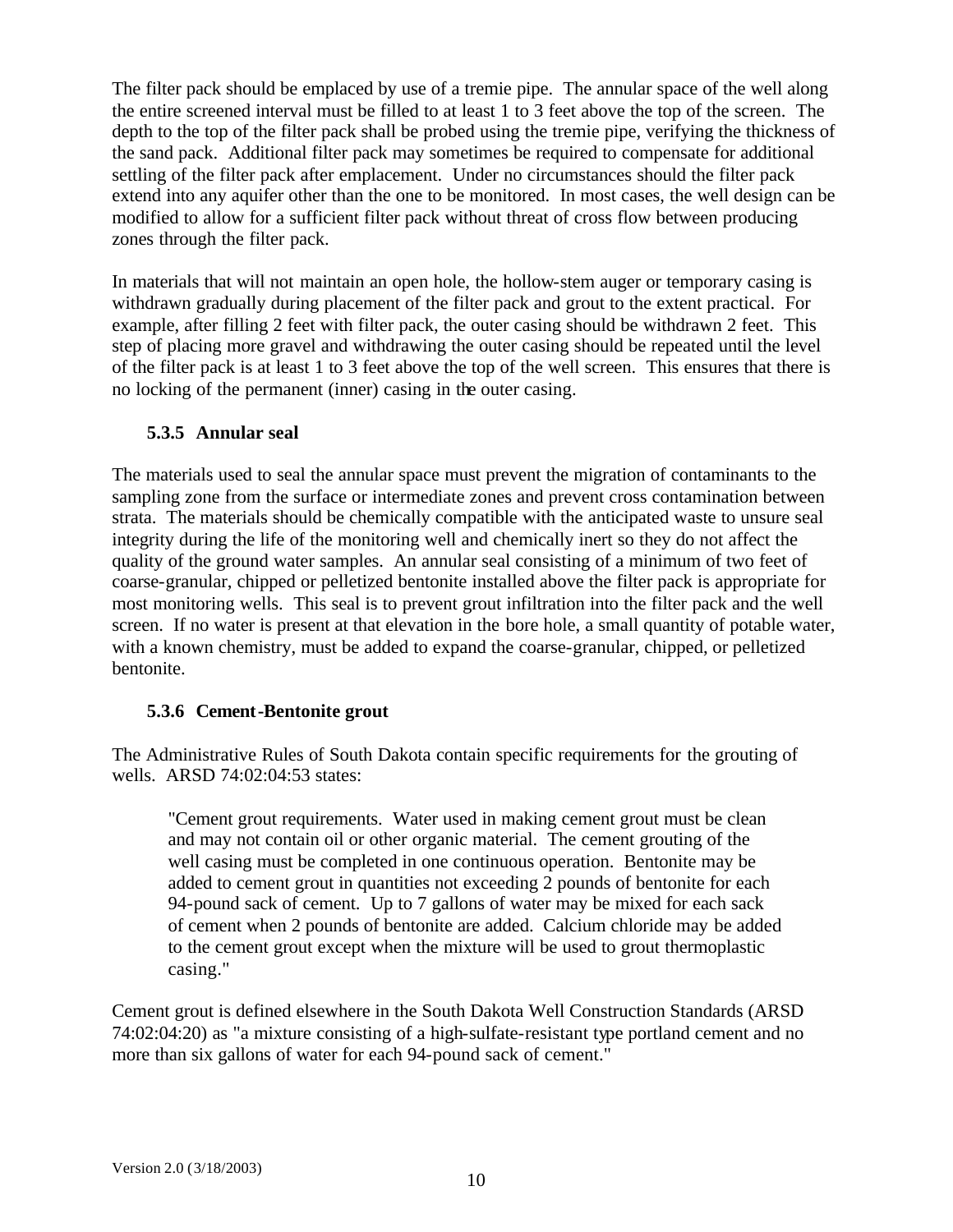ARSD 74:02:04:53.01

"Bentonite grout requirements. Bentonite material manufactured for use as a drilling fluid does not meet the requirements for bentonite grout. For approval by the chief engineer, bentonite grout must contain a minimum of 20 percent solids by weight and have a minimum slurry density of 9.4 pounds per gallon and must be mixed according to the manufacturer's recommendations."

Bentonite grout is defined elsewhere in the South Dakota Well Construction Standards (ARSD 74:02:04:20) as "a mixture consisting of a high solids, sodium bentonite material, approved by the chief engineer, which has been commercially manufactured and specifically formulated for use as a well casing seal or to plug a borehole or abandoned well." Users may call the Division of Water Rights, DENR (telephone: 605-773-3352) for a current list of approved materials and a copy of the Well Construction Standards.

Care should be exercised to prevent bore hole sealing materials from entering the well bore. A cap placed over the top of the well casing before beginning the sealing process will prevent this.

Grout is pumped through a tremie pipe (normally consisting of a 1.25-inch diameter PVC or steel pipe) to the bottom of the open annulus to below the average frost line (about 60 inches). A side discharge outlet attached to the bottom of the tremie pipe will reduce the chances of "jetting" out the underlying filter pack. If more than a small amount of filter material is removed, sealing materials may encroach upon the well screen and affect the operation of the well or influence the results of analyses of water from the well.

Additional grout may be added to compensate for the removal of any hollow-stem augers or temporary casing and the tremie pipe.

#### **5.3.7 Surface seal**

The surface seal extends from below the frost line to above the ground surface. Expanding cement should be used to provide for security and an adequate surface seal. Locating the interface between the cement and bentonite-cement mixture below the frost line serves to protect the well from damage due to frost heaving (U.S. Environmental Protection Agency, 1986). The cement should be placed in the borehole using the tremie method. The top of the surface seal should slope away from the monitoring well to allow water to drain away from the well.

#### **5.3.8 Protective casing**

A protective casing is installed around all monitor wells. Exceptions are on a case-by-case basis. The minimum elements in the protection design include:

- A protective steel cap to keep precipitation out of the protective casing, secured to the casing by padlocks.
- A 5-foot minimum length of metal tubing, extending about 1.5 to 3 feet above the ground surface, and set in cement grout. The tubing may be circular, square, or rectangular. The tubing size should be large enough to allow easy placement over the well. A 0.5-inch drain hole in the tubing near ground level is recommended.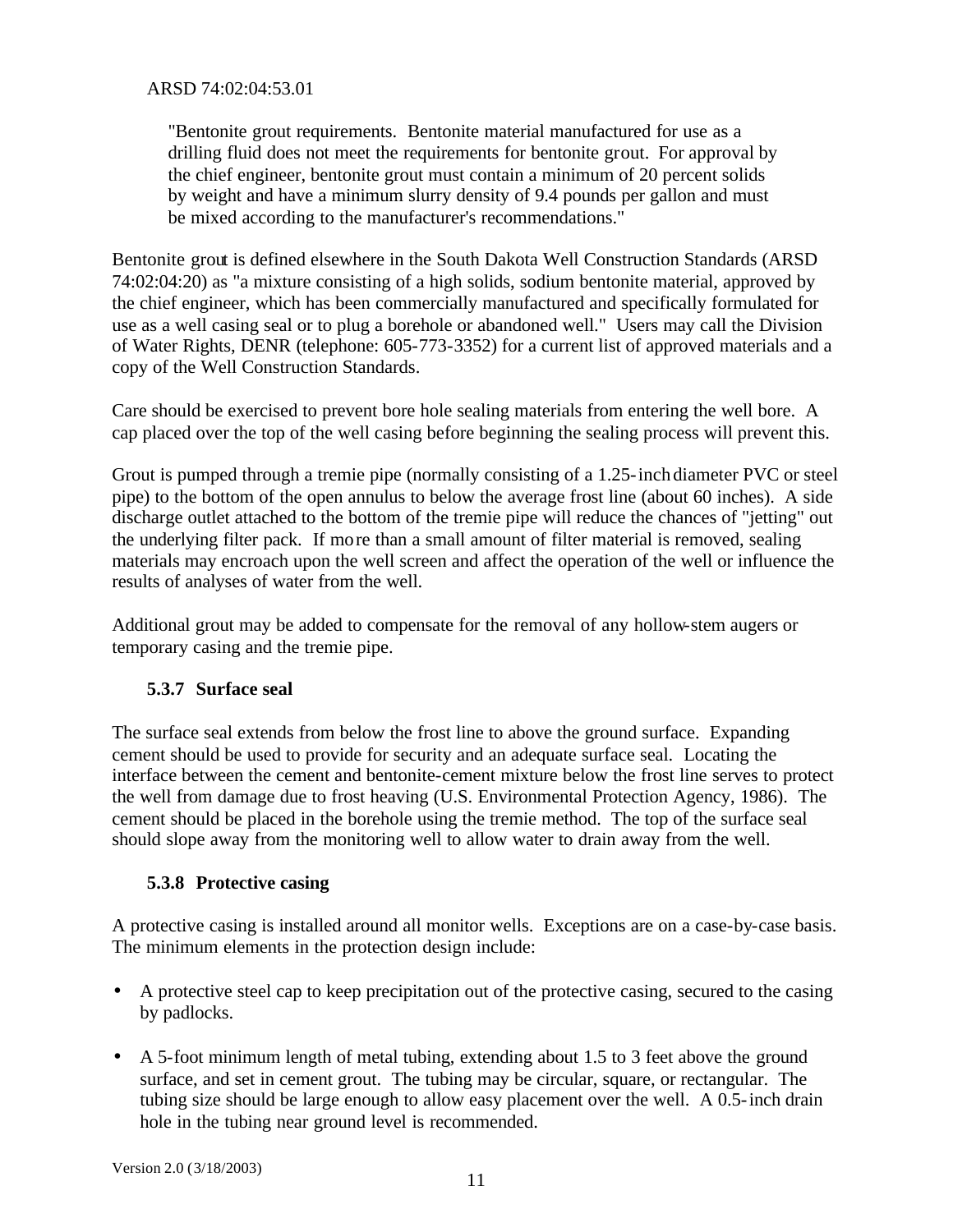• The installation of guard posts in addition to the protective casing in areas where vehicle traffic may pose a hazard. These guard posts may consist of 3-inch diameter steel posts or tee-bar driven steel posts. Groups of three are radially located around each well. Administrative Rule of South Dakota 74:02:04:59 requires that wells constructed in road ditches "shall be protected by installing a minimum of two steel posts around the well."

#### **5.3.9 Well development requirements**

In accordance with the well construction standards of South Dakota (ARSD74:02:04:58) wells shall be thoroughly developed by surging, jetting, or any other method which will remove drilling mud or any other material which will pass through the screen openings or casing perforations. The well shall be developed by the driller until the water is clear and reasonably free of silt, mud, and sand. (**Note**: For further information on well development see Groundwater and Wells, Chapter 15, "*Development of Water Wells*".)

#### **5.3.10 Flush-Mount monitoring wells (to be completed)**

#### **6.0 CALCULATIONS**

The minimum grout volume necessary to grout a well can be calculated using:

|        |  | Grout Volume (ft <sup>3</sup> ) = Volume of Bore hole (ft <sup>3</sup> ) - Volume of Casing (ft <sup>3</sup> )<br>= $L [B(r_B^2 - r_C^2)]$ |
|--------|--|--------------------------------------------------------------------------------------------------------------------------------------------|
| where: |  | $p = pi$ (approximately 3.14)                                                                                                              |
|        |  | $r_B$ = radius of boring (ft)                                                                                                              |
|        |  | $r_C$ = radius of casing (ft)                                                                                                              |
|        |  | $L =$ length of bore hole to be grouted (ft)                                                                                               |

#### **7.0 QUALITY ASSURANCE/QUALITY CONTROL**

There are no specific quality assurance activities which apply to the implementation of these procedures. However, the following general quality assurance procedures apply:

- All data must be documented on standard well completion forms, field-data sheets or within field/site logbooks.
- All instrumentation and equipment must be operated in accordance with operating instructions as supplied by the manufacturer, unless otherwise specified in the work plan. Equipment checkout and calibration activities must occur prior to sampling/operation and they must be documented.

#### **8.0 HEALTH AND SAFETY**

The primary hazards associated with drilling operations are physical in nature. At a minimum, the following health and safety equipment should be used at all drilling operations to minimize hazards:

• Hard hat

Version 2.0 (3/18/2003)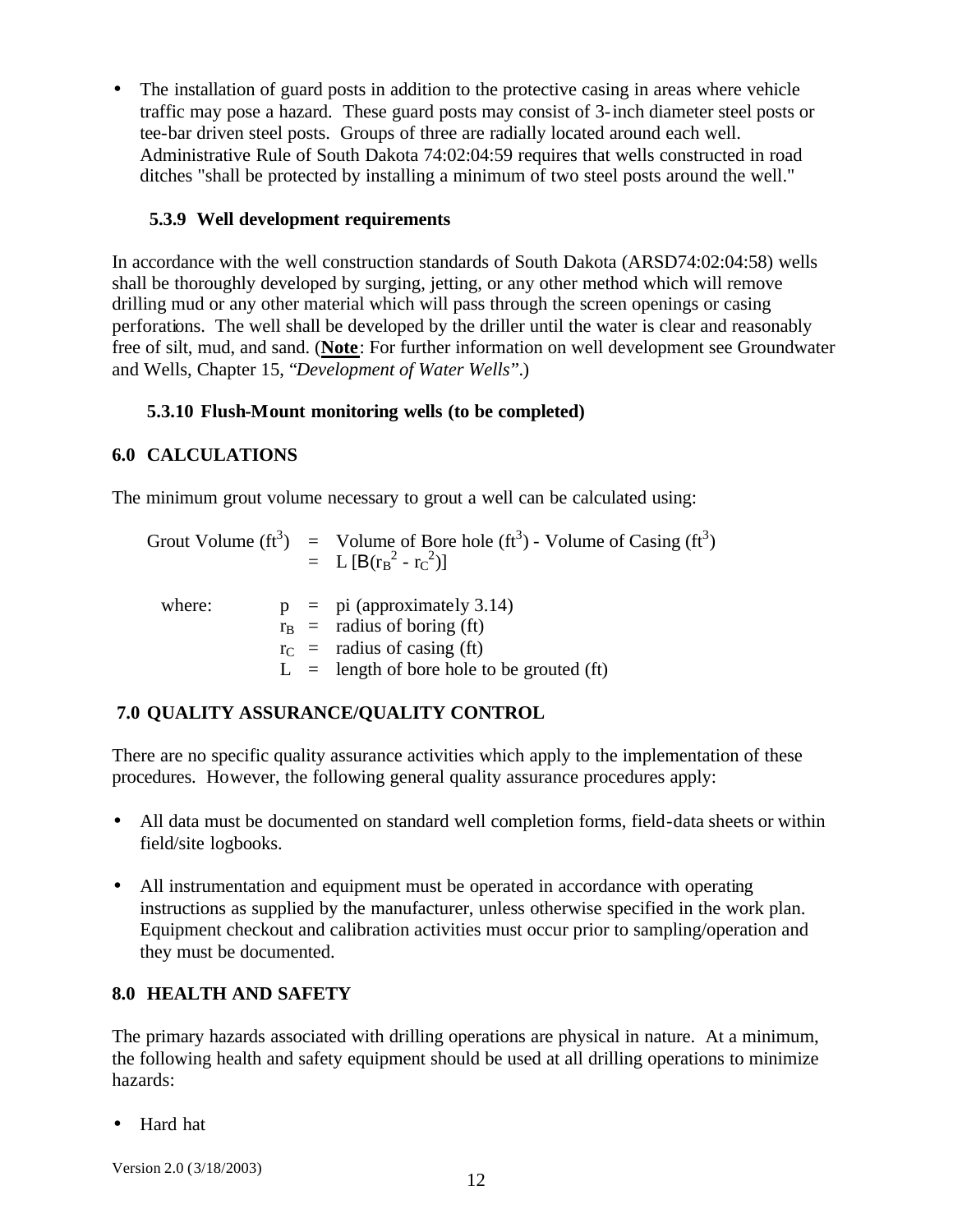- Work gloves
- Eye protection (when needed)
- Hearing protection (when needed)

Additional risks are incurred when drilling in a contaminated zone via exposure to the contaminants and/or increased physical hazard resulting from donning protective gear.

For further information on health and safety requirements, the reader is referred to EPA/REAC SOP #3012 REAC Health and Safety Guidelines for Activities at Hazardous Waste Sites wherein Subsection 4.9 outlines specific health and safety practices for drilling operations.